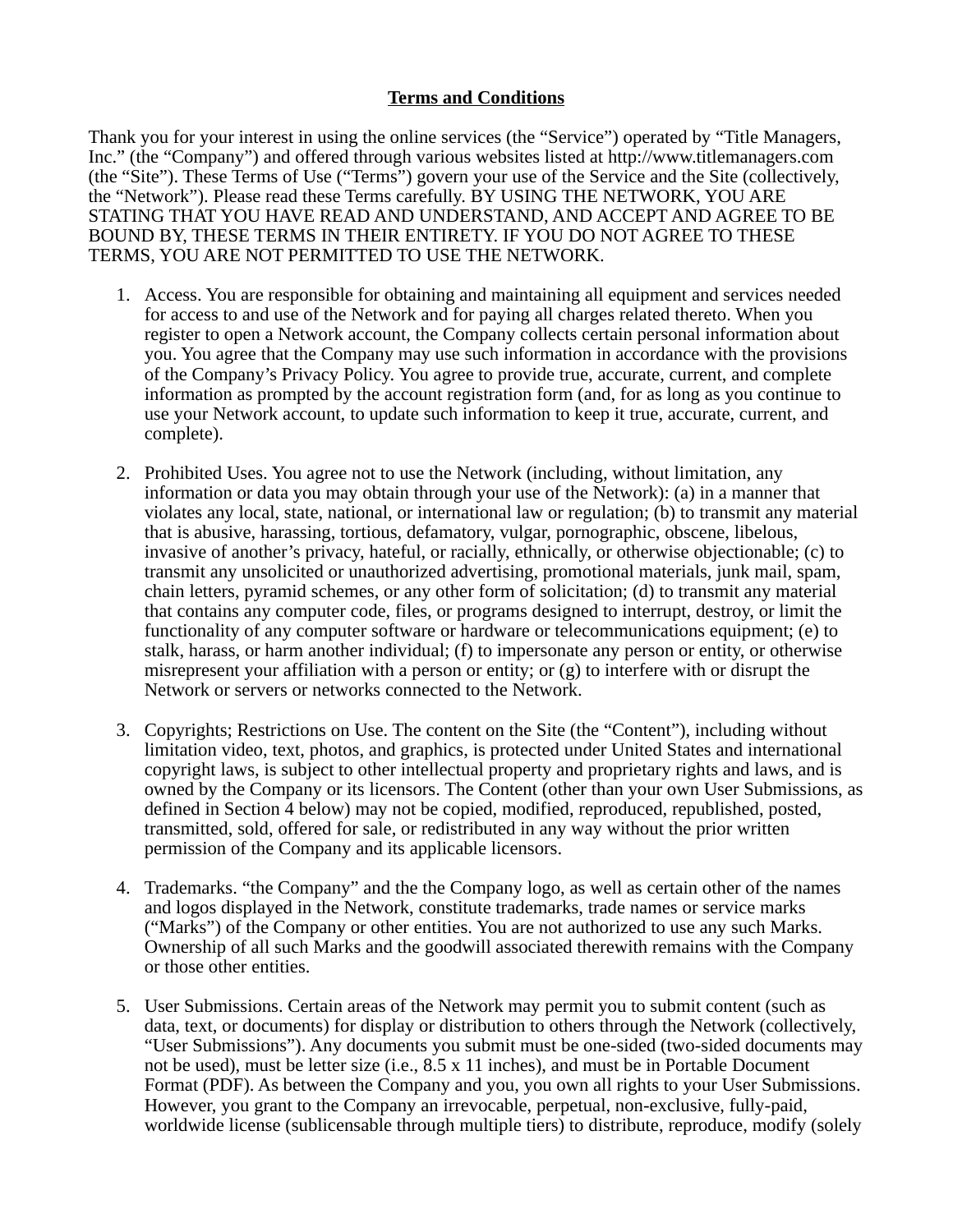for technical reasons, such as reformatting for online display) publish, publicly perform, and publicly display your User Submissions (in whole or in part) in any format or medium now known or later developed. the Company does not pre-screen User Submissions and you agree that you are solely responsible for all of your User Submissions. the Company is not required to host, display, or distribute any User Submissions, and may remove at any time or refuse any User Submissions. the Company is not responsible for any loss, theft or damage of any kind to any User Submissions and you are encouraged to retain copies of your User Submissions for your own records. You represent and warrant that (a) you own all rights in your User Submissions or, alternatively, that you have acquired all necessary rights in your User Submissions to enable you to grant to the Company the rights in your User Submissions described herein and (b) your User Submissions do not infringe the intellectual property rights, privacy, or any other legal or moral rights of any third party. If your User Submissions contain any sensitive data (e.g., social security numbers) that you do not wish other users of the Network to have the ability to access, you must delete such data prior to submission.

6. Copyright Infringement. the Company respects the intellectual property rights of others. Accordingly, the Company has a policy of removing User Submissions that violate copyright law, suspending access to the Network (or any portion thereof) to any user who uses the Network in violation of copyright law, and/or terminating in appropriate circumstances the account of any user who uses the Network in violation of copyright law. Pursuant to Title 17 of the United States Code, Section 512, the Company has implemented procedures for receiving written notification of claimed copyright infringement and for processing such claims in accordance with such law. If you believe your copyright is being infringed by a user of the Network, please provide written notice to the following the Company agent for notice of claims of copyright infringement.

> Policy Compliance Officer Title Managers, Inc. 20 North Main #403 St. George, UT 84770

Your written notice must: (a) contain your physical or electronic signature; (b) identify the copyrighted work alleged to have been infringed; (c) identify the allegedly infringing material in a sufficiently precise manner to allow the Company to locate that material; (d) contain adequate information by which the Company can contact you (including postal address, telephone number, and e-mail address); (e) contain a statement that you have a good faith belief that use of the copyrighted material is not authorized by the copyright owner, the copyright owner's agent, or the law; (f) contain a statement that the information in the written notice is accurate; and (g) contain a statement, under penalty of perjury, that you are authorized to act on behalf of the copyright owner. Please do not send notices or inquiries unrelated to alleged copyright infringement to the Company's designated agent.

- 7. Termination. the Company may terminate or suspend your access to all or part of the Network, without notice, if you violate these Terms or you engage in any conduct that the Company, in its sole and absolute discretion, believes is in violation of any applicable law or regulation or is otherwise harmful to the interests of the Company, any other Network user, or any third party. You may discontinue your access to the Network at any time.
- 8. Modifications To Terms. the Company may, in its sole and absolute discretion, change these Terms from time to time. the Company will post notice of such changes on the Site. If you object to any such changes, your sole recourse shall be to cease using the Network. Continued use of the Network following notice of any such changes shall indicate your acknowledgement of such changes and agreement to be bound by the terms and conditions of such changes.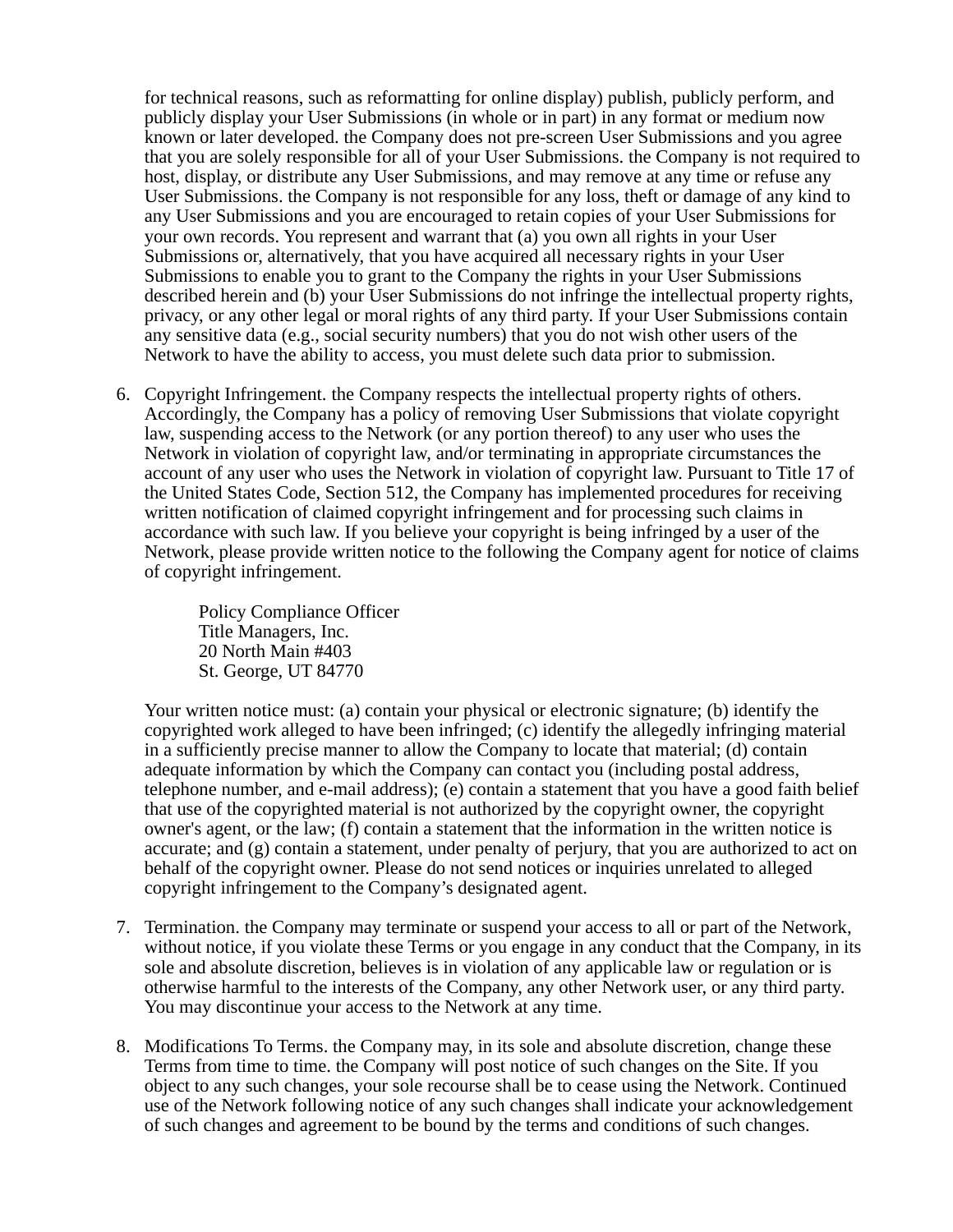- 9. Modifications To Network. the Company reserves the right to modify or discontinue the Network with or without notice to you.
- 10. Fees. the Company reserves the right at any time to charge fees for access to new Network content or services or to portions of the existing Network content or services or to the Network as a whole. In no event will you be charged for access to any Network content or service, or to the Network as a whole, unless we obtain your prior agreement to pay such charges. If you do not consent to such charges, however, you may not have access to paid content or services.
- 11. Password and Security. You are responsible for maintaining the confidentiality of any Network password you may establish, and you are solely responsible for all activities that occur under your password. You agree to immediately notify the Company of any unauthorized use of your password or any other breach of security related to the Network. the Company reserves the right to require you to alter your password if the Company believes that your password is no longer secure.
- 12. Links. the Company's provision of a link to any other Web site or Internet resource is for your convenience only and does not signify the Company's endorsement of such other Web site or resource or its contents.
- 13. Disclaimer of Warranties. YOU EXPRESSLY AGREE THAT USE OF THE NETWORK IS AT YOUR SOLE RISK. THE NETWORK IS PROVIDED ON AN "AS IS" AND "AS AVAILABLE" BASIS. the Company EXPRESSLY DISCLAIMS ALL WARRANTIES OF ANY KIND, WHETHER EXPRESS OR IMPLIED, WITH RESPECT TO THE NETWORK (INCLUDING, BUT NOT LIMITED TO, THE IMPLIED WARRANTIES OF MERCHANTABILITY, FITNESS FOR A PARTICULAR USE OR PURPOSE, AND NON-INFRINGEMENT). the Company MAKES NO WARRANTY THAT THE NETWORK WILL MEET YOUR REQUIREMENTS, OR THAT THE NETWORK WILL BE UNINTERRUPTED, TIMELY, SECURE, OR ERROR FREE. the Company MAKES NO WARRANTY AS TO THE RESULTS THAT MAY BE OBTAINED FROM THE USE OF THE NETWORK, OR AS TO THE ACCURACY OR RELIABILITY OF ANY INFORMATION OBTAINED THROUGH THE NETWORK, OR THAT DEFECTS IN THE NETWORK WILL BE CORRECTED. YOU UNDERSTAND AND AGREE THAT ANY MATERIAL AND/OR INFORMATION DOWNLOADED OR OTHERWISE OBTAINED THROUGH THE USE OF THE NETWORK IS DONE AT YOUR OWN DISCRETION AND RISK AND THAT YOU WILL BE SOLELY RESPONSIBLE FOR ANY DAMAGE ARISING THEREFROM. NO ADVICE OR INFORMATION, WHETHER ORAL OR WRITTEN, OBTAINED BY YOU THROUGH THE NETWORK SHALL CREATE ANY WARRANTY NOT EXPRESSLY MADE HEREIN.
- 14. Limitation of Liability. YOU UNDERSTAND THAT TO THE EXTENT PERMITTED UNDER APPLICABLE LAW, IN NO EVENT WILL the Company, ITS AFFILIATED COMPANIES, OR THEIR RESPECTIVE OFFICERS, EMPLOYEES, DIRECTORS, SHAREHOLDERS, CONSULTANTS OR AGENTS BE LIABLE UNDER ANY THEORY OF LIABILITY (WHETHER IN CONTRACT, TORT, STATUTORY, OR OTHERWISE) FOR ANY DIRECT, INDIRECT, INCIDENTAL, SPECIAL, CONSEQUENTIAL OR EXEMPLARY DAMAGES, INCLUDING BUT NOT LIMITED TO, DAMAGES FOR LOSS OF REVENUES, PROFITS, GOODWILL, USE, DATA OR OTHER INTANGIBLE LOSSES (EVEN IF SUCH PARTIES WERE ADVISED OF, KNEW OF OR SHOULD HAVE KNOWN OF THE POSSIBILITY OF SUCH DAMAGES), RESULTING FROM YOUR (OR ANYONE USING YOUR ACCOUNT'S) USE OF THE NETWORK.